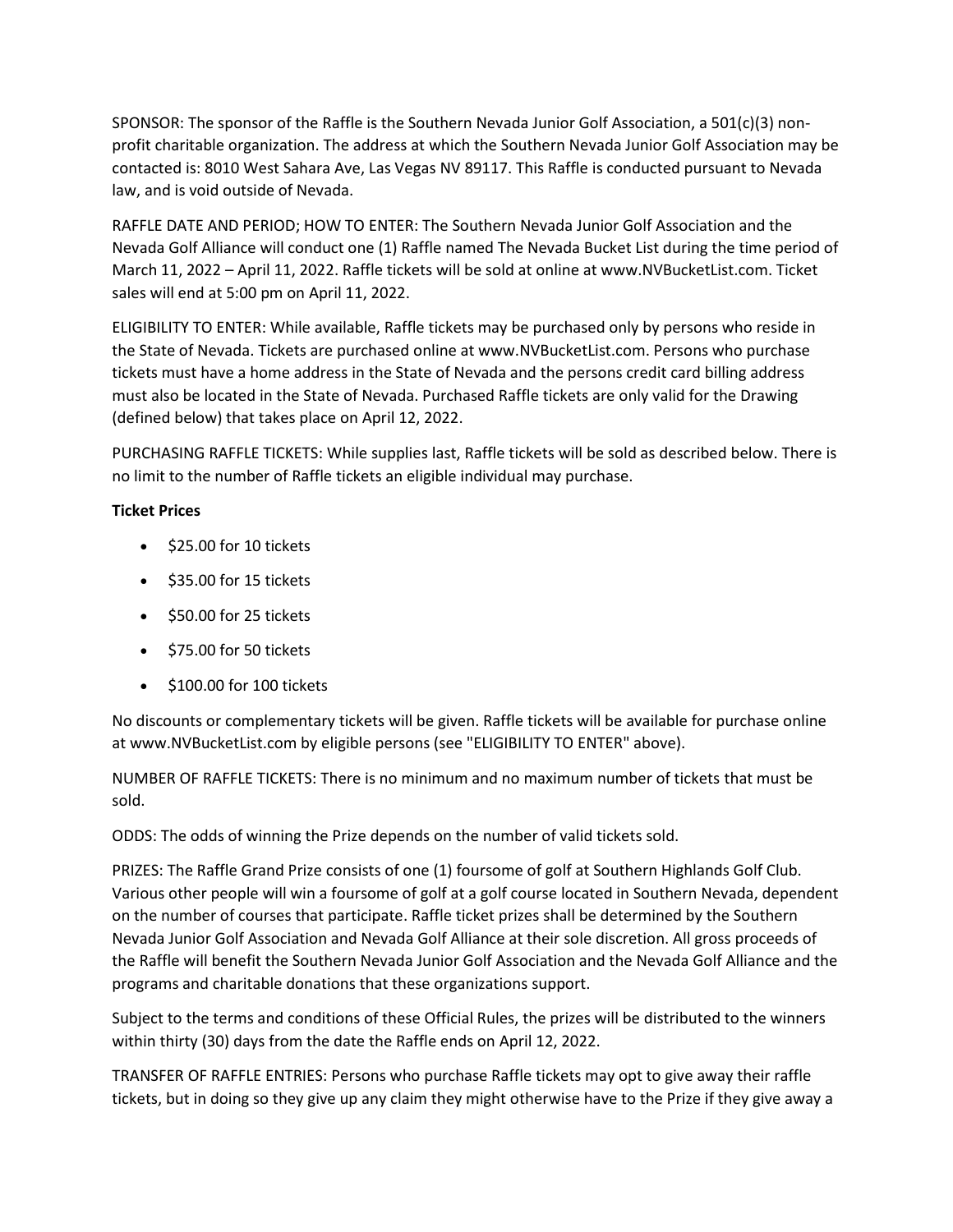winning Raffle ticket. Purchasers of Raffle tickets may not resell their Raffle tickets to other parties, and may not knowingly give such Raffle tickets away to others for the purpose of allowing those other parties to re-sell such Raffle tickets. All Raffle tickets which have been resold in violation of these Official Rules shall be void. All individuals who re-sell Raffle tickets in violation of these Official Rules shall be ineligible to participate in the Raffle or to win the Prize.

DRAWING: Each Potential Winner (defined below) will be selected in a random drawing from eligible Entries received (the "Drawing"). The potential winner need not be present to win. A Drawing will be held on April 12, 2022. If for any reason whatsoever the Drawing cannot be held at that time, it will be held within a reasonable time thereafter. Entries that are not selected in the Drawing are not valid for future Drawings and will be discarded. The winning raffle tickets will be posted on www.NVBucketList.com within 48 hours of the drawing and will remain posted on the website for 30 calendar days. The winning ticket numbers will be contacted by email or telephone. The owner of the winning Raffle tickets (a "Potential Winner") must claim the Prize no later than 5:00p.m. PST on the 30th calendar day after the date of the Drawing. Potential Winner will forfeit the Prize if he or she does not pick up the prize at the office of the Southern Nevada Junior Golf Association, located at 8010 West Sahara Ave, Suite 160, Las Vegas, NV 89117 by 5:00 p.m. PST on the 30th calendar day after the date of the Drawing, at which time, if the Prize is not claimed, it will become the property of the Southern Nevada Junior Golf Association and the Nevada Golf Alliance and will not be remitted to the Potential Winner.

DETERMINATION OF OFFICIAL WINNER(S): The Southern Nevada Junior Golf Association and the Nevada Golf Alliance shall have the sole discretion to determine whether a Potential Winner is an official winner of a Prize (an "Official Winner"). The Southern Nevada Junior Golf Association and the Nevada Golf Alliance decision concerning the identity of Official Winners shall be final and binding. To become an Official Winner: (1) the Potential Winner must be eligible to participate in the Raffle under these Official Rules and must not be in violation of these Official Rules as determined by the Southern Nevada Junior Golf Association and Nevada Golf Alliance sole judgment; (2) the Potential Winner must execute and return to the Southern Nevada Junior Golf Association and Nevada Golf Alliance an affidavit of eligibility and liability/publicity release on a form to be provided by the Southern Nevada Junior Golf and Nevada Golf Alliance before the Prize is awarded. If for any reason whatsoever all of the foregoing requirements are not satisfied with respect to a particular Potential Winner, or if the Southern Nevada Junior Golf Association and Nevada Golf Alliance is unable for any reason to identify the holder of a winning Raffle Ticket, then the Potential Winner's Prize will be deemed forfeited and become the property of the Southern Nevada Junior Golf Association and the Nevada Golf Alliance. Any entry that the Southern Nevada Junior Golf Association and Nevada Golf Alliance determines, in its sole judgment, was stolen, unissued, ineligible, altered counterfeit in whole or in part, defective, printed in duplicate or printed/produced in error will be void.

GENERAL CONDITIONS: The Released Parties (defined below under "RELEASE OF LIABILITY") are not responsible for: (1) Entries which are stolen, lost, damaged, illegible, given away or no longer in the purchaser's possession, (2) Entries that have been or may have been tampered with or re-sold in violation of these Official Rules; (3) Entries or payments that are delayed, misdirected, undelivered, not fully captured, or garbled; (4) any other errors of any kind, whether human, typographical, printing, mechanical, or electronic in nature, which relate to or are connected with the Raffle (collectively, as described in clauses (1) through (4), "Errors"), including without limitation Errors in Raffle-related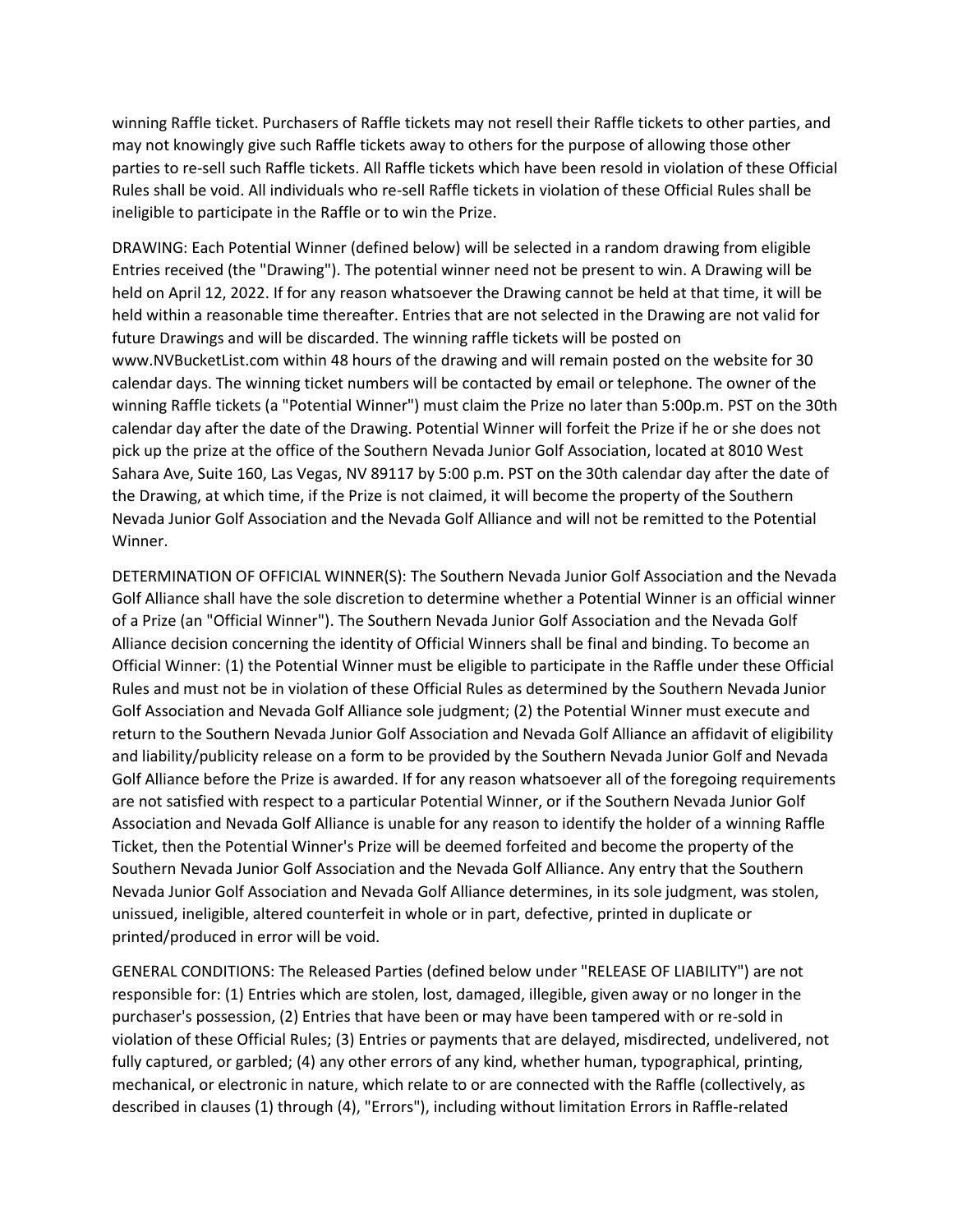materials or in the administration of the Raffle, such as Errors in processing Entries, identifying Potential Winners, determining the Official Winners, or announcing or delivering a Prize. In addition, the Released Parties are not responsible if any portion of the Raffle is compromised, in Southern Nevada Junior Golf and Nevada Golf Alliance sole judgment, by non-authorized activity or other causes which, in Southern Nevada Junior Golf and Nevada Golf Alliance sole judgment, corrupt or impair the administration, security or fairness of the Raffle, or the proper submission or capture of Entries (collectively, a "Compromising Event"). In the event of a Compromising Event, the Southern Nevada Junior Golf Association and the Nevada Golf Alliance reserves the right, in its sole discretion, to suspend, modify or terminate the Raffle. If the Raffle is not terminated, the Southern Nevada Junior Golf Association and the Nevada Golf Alliance reserves the right to select winners from all eligible, non-suspect Entries received before the known occurrence or discovery of such Comprising Event. All Entry purchases shall be final, and no refunds or replacements will be issued by the Southern Nevada Junior Golf Association and the Nevada Golf Alliance. The Southern Nevada Junior Golf Association and the Nevada Golf Alliance reserves the right in its sole discretion to disqualify any individual it finds to be tampering with the Raffle process or the operation of the Raffle or to be acting in violation of these Official Rules or in an unsportsmanlike or disruptive manner. Any attempt by any person to deliberately undermine the legitimate operation of this Raffle is a violation of criminal and civil laws, and, should such an attempt be made, the Southern Nevada Junior Golf Association and the Nevada Golf Alliance reserves the right to seek damages and other remedies from any such person to the fullest extent permitted by law. The Southern Nevada Junior Golf Association and Nevada Golf Alliance failure to enforce any term of these Official Rules shall not constitute a waiver of that provision or any other provision of these Official Rules. The Southern Nevada Junior Golf Association and the Nevada Golf Alliance has sole and final decision on admissibility of entries and the determination of Official Winners.

RELEASE OF LIABILITY: By entering, each entrant agrees to abide and be bound to these Official Rules,and to release, indemnify and hold harmless:

Southern Nevada Junior Golf Association, Nevada Golf Alliance, Southern Highlands Golf Club, and its partners, all event sponsors and each of their respective directors, officers, owners, shareholders, subsidiaries, members, partners, agents, representatives, employees, successors, parents, heirs, executors, administrators and affiliates (individually a "Released Party" and collectively, the "Released Parties") from and against any and all liability, claims, losses, damages or causes of action of any kind (however named or described) with respect to or arising out of (i) entrant's participation in the Raffle or winning any Prize, or (ii) entrant's acceptance, possession, misuse or use of any prize or participation in this Raffle or any Raffle related activity. In addition, each Winner agrees to release, indemnify and hold the Released Parties harmless from any and all losses, damages, rights, claims and actions of any kind rising in connection with or as a result of participating in the Raffle or the Winner's acceptance or use of any Prize.

LIMITATION OF LIABILITY: A Raffle entrant's sole and exclusive remedy for any Released Party's breach of duty or conduct related to the Raffle shall be limited to the return of the purchase price paid for his or her Raffle ticket(s). In no event shall any Released Party be liable to any person for any loss or injuries to earnings, profits or goodwill, or for any incidental, special, punitive or consequential damages of any person or entity whether arising in contract, tort or otherwise, arising out of the Raffle.

PUBLICITY RELEASE: Each Official Winner, by accepting his or her Prize, grants the Southern Nevada Junior Golf Association and Nevada Golf Alliance, and each entity's designees and affiliates, full